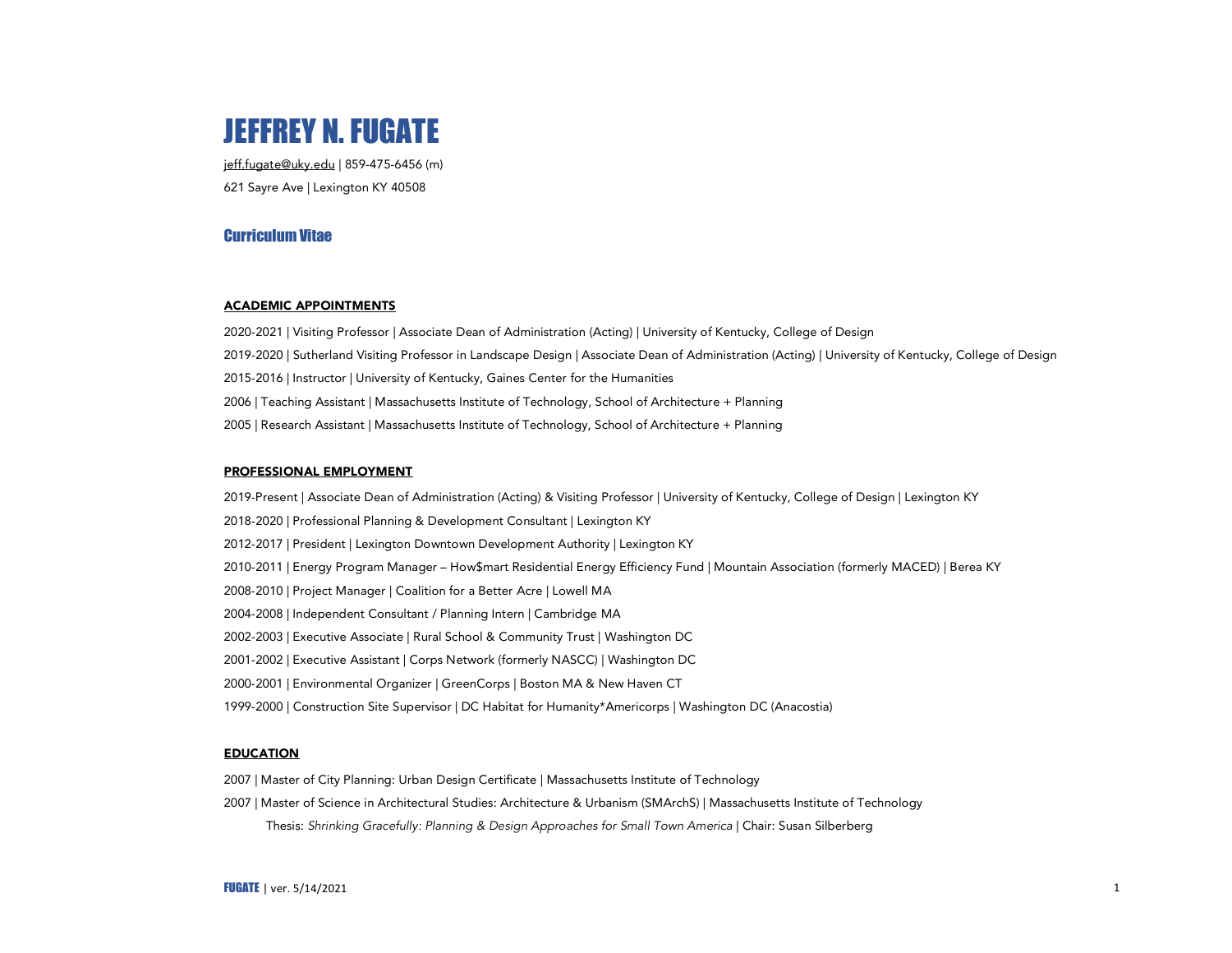1999 | Bachelor of Arts: Geography | Gaines Fellow in the Humanities | Honors Program | University of Kentucky

Thesis: *Powerful Music: Activist Musicians in Appalachia* | Chair: Ronald Pen | Gaines Center for the Humanities, University of Kentucky | Presented at American Association of Geographers Annual Meeting (2000) | April 4-8 | Pittsburgh PA

## RELEVENT PROFESSIONAL EXPERIENCE:

*Successfully secured external funding for projects marked with asterisk (\*)*

### UNIVERSITY OF KENTUCKY, COLLEGE OF DESIGN – ASSOCIATE DEAN FOR ADMINISTRATION

- 2020-Present | Strategic COVID Response | *Provide executive-level oversight and advisement on ongoing strategic pivots regarding budget, course delivery, personnel, and facilities due to the COVID-19 pandemic*
- 2020-Present | Personnel Management | *Direct supervision of Business Office, Facilities, and Shop Enterprise for College*
- 2019-Present | Reynolds Building Adaptive Reuse Project / New College of Design Building | Chair of College Building Committee & Internal Project Manager | *Provide ongoing coordination and communication internal to the College and between College leadership and outside members of the Project Team*
- 2019-Present | Master of Urban & Environmental Design | *Degree Program Coordinator for new graduate program - ensuring recruitment, course coverage, and refinement of curriculum*

## PROFESSIONAL PLANNING & DEVELOPMENT CONSULTANT

- 2020-2021 | Mayors Institute for City Design Alumni Technical Assistance Pilot | Resource Team | Mooresville NC | *Selected to support a pilot program by the long-running MICD – providing consultant-level advise to city leadership on present design and development opportunities*
- 2018-2020 | Appalachian Impact Fund | Strategic Capital Investment Advisor | Hazard KY | *Executive level advisor on crafting a development strategy and*  framework for Eastern Kentucky communities around catalytic development and community development principles. Built out associated business plan *and cash-flow models. Worked with governing board to articulate value statements and touch-stone document for investment decisions. Undertook feasibility workshops with community organizations on project planning, identifying likely funding strategies, operating considerations, and critical path questions.*
- 2018 | Community & Economic Development Institute of Kentucky University of Kentucky | Trainer | Lexington KY *Developed workshop curriculum for training community leadership to test feasibility of public and real estate projects*
- 2018 | Mayors Institute for City Design | Resource Team | Charleston SC | *Three-day high-level workshop of mayors and resource members responding to design problems in mayors' home cities*
- 2017 | Town Branch Park Inclusion Plan | Project Coordinator | Lexington KY | *Supported Town Branch Park Partners by recording, compiling, and synthesizing recommendations into final Inclusion Plan for planned Town Branch Park*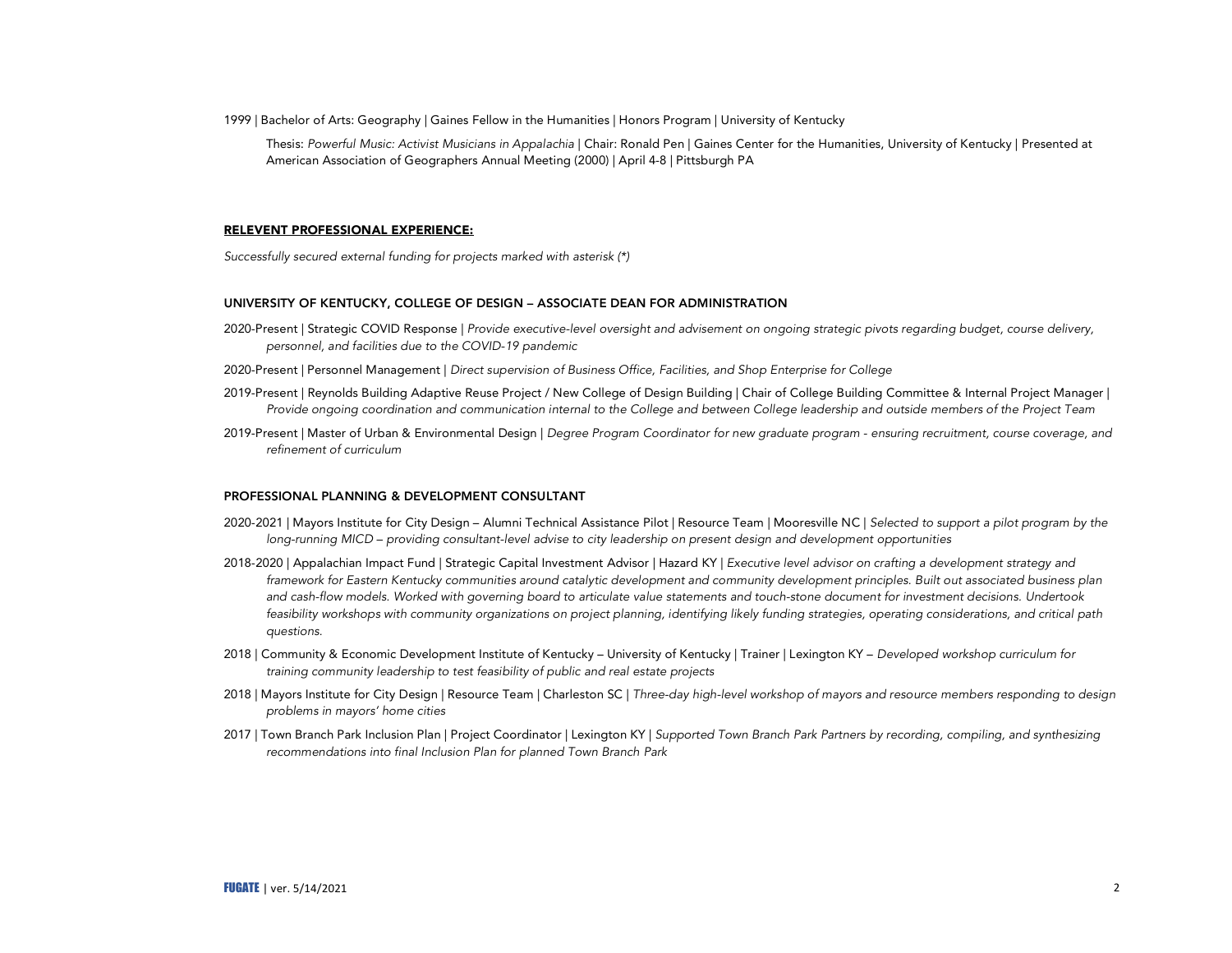## LEXINGTON DOWNTOWN DEVELOPMENT AUTHORITY - PRESIDENT

- 2017 | SplashJAM II\* | partner: Blue Grass Community Foundation | Project Lead | *LDDA staff managed implementation of second summer of a pop-up sprayground, including design, permitting, construction, and operations*
- 2017 | BUSt! Boredom: KaBOOM! Play Anywhere Challenge\* | partners: Lextran, Lexington Parking Authority, UK College of Design, NOMI | Project Lead | LDDA managed design, fabrication, and installation of series of play-oriented structures in downtown Transit Center
- 2016 | Parking Lot Diaries\* | partners: 8-80 Cities, Lextran | Project Lead | *LDDA staff managed implementation of a series of pop-up urban interventions to inform permanent improvements to the downtown Transit Center and Phoenix Parking Lot*
- 2016 | Phoenix Forward\* | partners: Lexington Public Library, Lexington Parks & Recreation | Project Lead | *LDDA provided an assessment of public-space design deficiencies in Phoenix Park and the Central Branch Library. Instigated series of temporary and permanent interventions to address deficiencies.*
- 2016 | SplashJAM\* | partner: Blue Grass Community Foundation, Gehl Institute | Project Lead | *LDDA staff managed implementation of a pop-up sprayground, including coordinating design, permitting, construction, and operations*
- 2015-2016 | Short Street Streetscape Demonstration Project\* | partner: VisitLEX, Keeneland, Jon Carloftis Fine Gardens, America in Bloom | Project Lead | *Oversaw installation of temporary demonstration streetscape along Short Street, demonstrating enhanced pedestrianism and traffic calming*
- 2015 | WalkLEX Downtown Pedestrian Way-Finding System\* | partner: VisitLEX | System Design and Installation | *LDDA staff designed system and managed installation of downtown wayfinding system*
- 2013-2016 | Town Branch Commons Feasibility Planning\* | *Lead instigator and advocate for early feasibility planning of Town Branch Commons, a 2.5 mile* linear park system, managing design competition, feasibility studies on design and operations, building public support, and securing seed funding for the *project*
- 2012-2014 | 21c Museum Hotel | *Acted as liaison between the project developers and the Mayor's Office during the pre-development stage, supporting funding applications, local approvals, and building public support for project*
- 2012-2014 | Old Fayette Courthouse | *Lead instigator and advocate for early feasibility planning for redeveloping Old Courthouse, crafting conceptual development schemes, tenant lists, and funding strategies. Built public support for project and oversaw Conditions Assessment report that prompted city action*

## MOUNTAIN ASSOCIATION (FORMERLY MACED) - PROGRAM MANAGER

2010-2011 | How\$mart Energy Efficiency Fund | Program Manager | *Operationalized start-up residential energy efficiency fund*

# COALITION FOR A BETTER ACRE COMMUNITY DEVELOPMENT CORPORATION - REAL ESTATE PROJECT MANAGER

- 2009-2010 | Unity Place Apartments | Developer's Project Manager | *Demolition of distressed property and new-build construction of affordable housing. Managed project team, including tax-credit consultant, design team, construction manager, and owner's rep Additionally responsible for financing applications, building community support for project, and securing local zoning approval.*
- 2008-2010 | Acre High School Apartments | Developer's Project Manager | *Adaptive reuse of a 19th Century high school into affordable housing. Managed project team, including tax-credit consultant, design team, construction manager, and owner's rep. Additionally responsible for financing applications, building community support for project, and securing local zoning approval.*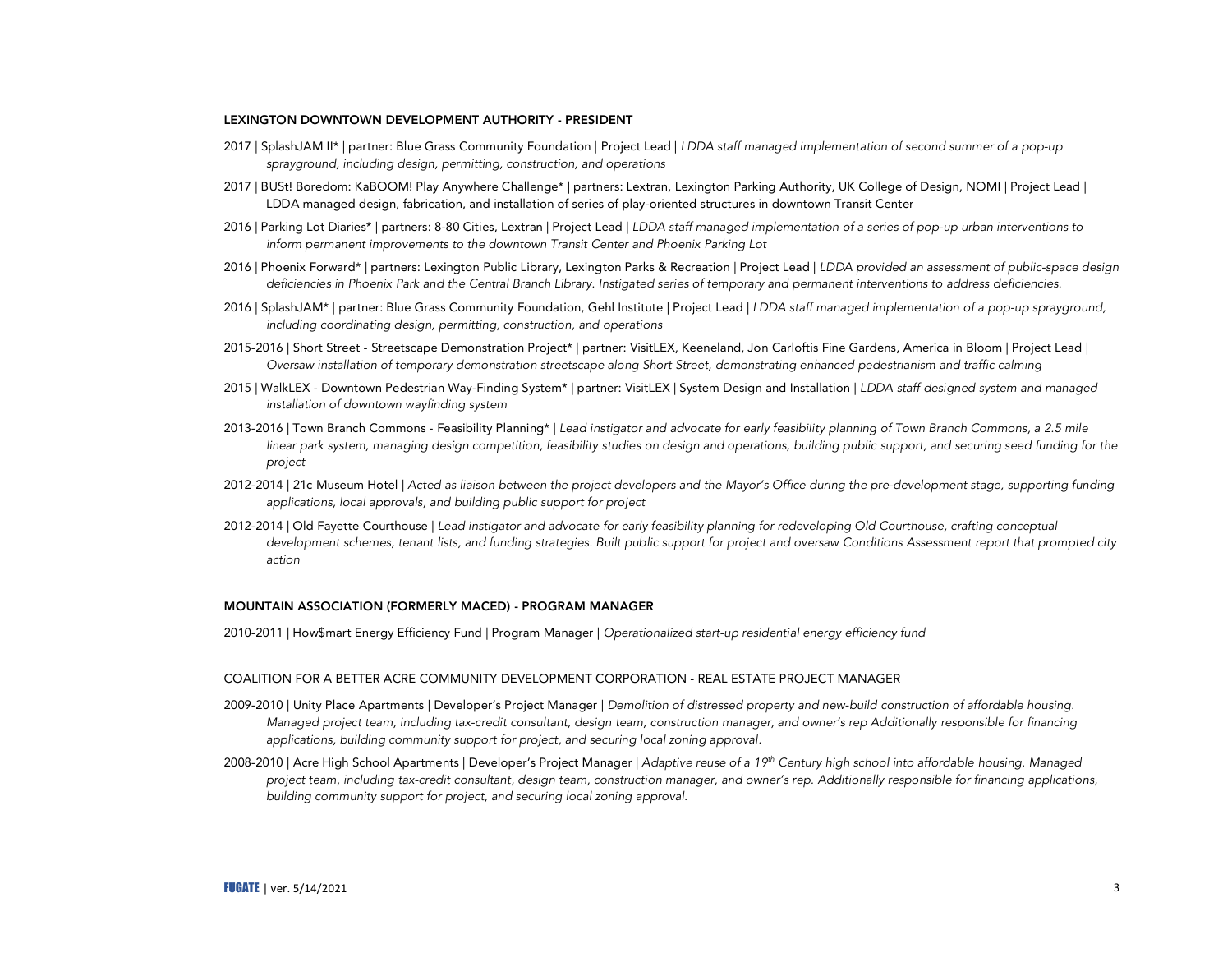#### INDEPENDENT CONSULTANT

- 2008 | Executive Office of Housing & Economic Development (MA) | Policy Analyst | Boston MA | *Part of planning and policy team articulating an economic*  development blueprint for incoming Patrick Administration. Provided assessment of redevelopment opportunities in Merrimack Valley and Southeastern *Massachusetts, with a focus on distressed communities.*
- 2007 | Chelsea Neighborhood Developers | Chelsea MA | *Assembled "Deal Books" for completed affordable housing projects as reference for property manager*
- 2007 | Sloss Real Estate | Development Planning Pepper Place District | Birmingham AL | *Provided conceptual site design and development scheme for warehouse district*
- 2006 | MIT-SIGUS / Oxfam America LIFTHouse Project | Houma LA | *Compiled research conducted during a sponsored course into a resource manual*
- 2005 | Neighborhood Design Guidelines | Division of Planning & Development | Lowell MA | *Compiled illustrated zoning code into a resource document for development community*

### DC HABITAT FOR HUMANITY - SITE CONSTRUCTION SUPERVISOR

1999-2000 | Skyland Development | *Coordinated on-site construction activity by sub-contractors, crew, and volunteers, managing set-down areas, work-flows, and safety protocols*

### INSTRUCTIONAL EXPERIENCE

2019-Present | UED501: Introduction to Urban & Environmental Design | 3hrs | New Graduate-Level Core Course | University of Kentucky

- 2019-Present | ARC Commonwealth Studio | Design Thesis Committee Member | University of Kentucky
- 2019 | Studio Louisville: Cross-disciplinary Design Studio | Guest Critic | University of Kentucky
- 2016 | HMN301 Section 3: Urban Form and Function | Instructor | Gaines Center for the Humanities, University of Kentucky
- 2015 | HMN301 Section 3: Urban Form and Function | Instructor | Gaines Center for the Humanities, University of Kentucky
- 2006 | 11.332J/4.163J Urban Design Studio | Faculty: Julian Beinart & John de Monchaux | Teaching Assistant | Massachusetts Institute of Technology

#### INVITED CONVENINGS, PRESENTATIONS & PANELS

- 2019 | Session 72 | Mayors Institute for City Design | Resource Team Member | March 20-22 | Charleston SC
- 2018 | ICSC TN/KY Idea Exchange Conference | Rural Retail Development: Investment Readiness, Recruitment and Incentives Panel | July 23 | Louisville KY
- 2018 | Promise Zone Downtown Revitalization Convening | Community & Economic Development Initiative of Kentucky | Presenter | June 19 | Pineville KY
- 2017 | "Redevelopment of Downtown Historic Districts" | Kentucky Cabinet for Energy & Environment | Panel Organizer and Moderator | April 12 | Frankfort KY
- 2016 | *Assembly: Civic Design Guidelines* Advisory Committee | Center for Active Design | Nov. 17-18 | NYC
- 2016 | Gehl Institute Inaugural Convening | June 15-17 | Philadelphia PA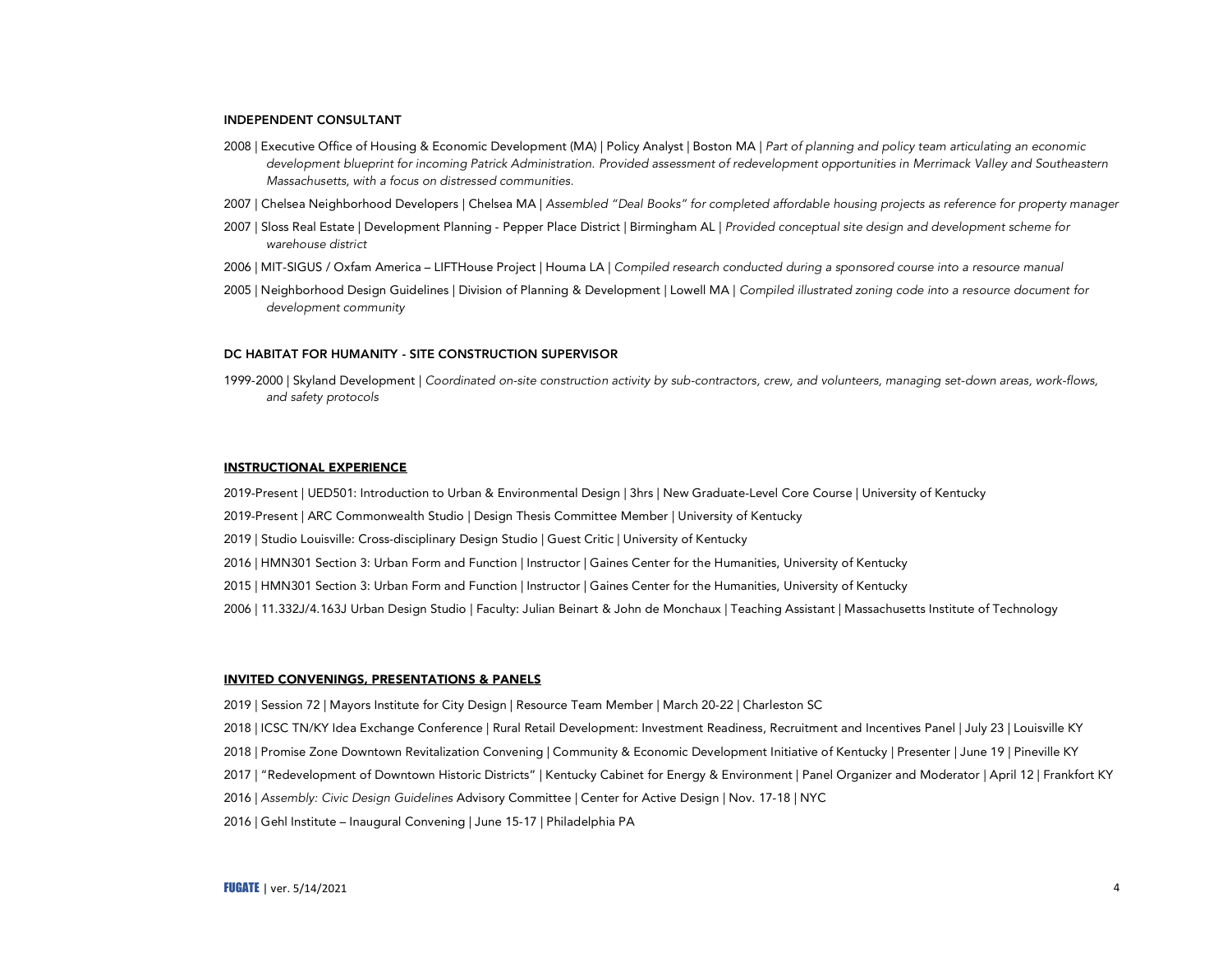- 2016 | Knight Cities Challenge Winners Summit | June 1-3 | Philadelphia PA
- 2016 | ULI-KY Breakfast Panel: Atlanta Beltline and Town Branch Commons | Co-Presenter | May 13 | Lexington KY
- 2016 | "10 Parks That Changed America" Premier | KY American Society of Landscape Architects | Panelist | April 12 | Louisville KY
- 2016 | "Rethinking Preservation" | UK Historic Preservation Symposium | Response Panelist | April 1 | Lexington KY
- 2016 | Urban Prototyping Workshop | IDEO / Reimagining the Civic Commons / Stony Island Art Bank | Feb 24-26 | Chicago IL
- 2015 | *Assembly: Civic Design Guidelines* Advisory Committee | Center for Active Design | Nov 12-13 | NYC
- 2015 | Knight Foundation Open Cities Conference | Institute For the Future | April 8-9 | San Francisco CA
- 2015 | EMERGE! Conference | Presenter | April 14 | Lexington KY
- 2014 | Urban Design Master Class | Gehl Studio / 8-80 Cities | August 23-29 | Copenhagen DK
- 2013 | Governor's Scholars Program Alumni Gathering | Presenter | Sept 28 | Louisville KY
- 2012 | Emerging Leaders Convening | Mary Reynolds Babcock Foundation | Nov 28-30 | Clinton TN

#### PROFESSIONAL & ACADEMIC RECOGNITION

- 2017 | Public Service to Preservation Award | Blue Grass Trust Annual Meeting
- 2016 | Smiley Pete Award for Urban Innovation for SplashJAM pop-up sprayground project | Downtown Lexington Corporation Annual Meeting
- 2010 | FHLB/Boston Affordable Housing Development Competition Professional Sponsor for Winning Student Team | Federal Home Loan Bank/Boston
- 2007 | Flora Crocket Stephenson Writing Award Honorable Mention | Massachusetts Institute of Technology, Department of Urban Studies & Planning
- 2005 | ULI Hines Student Competition Team Honorable Mention | Urban Land Institute
- 1999 | William A. Withington Award in Human/Cultural Geography | University of Kentucky, Department of Geography
- 1998 | Selected as part of the Mary C. Bingham Seminar in the Humanities: Sacred Space & Pilgrimage | Camino de Santiago, Spain | University of Kentucky, Gaines Center for the Humanities
- 1998 | Undergraduate Research Travel Grant | Dominican Republic | University of Kentucky
- 1997 | Gaines Undergraduate Fellowship in the Humanities | University of Kentucky, Gaines Center for the Humanities

#### ORGANIZED EXHIBITIONS & PUBLIC EVENTS

- 2015 | "Town Branch Water Walk" | with SCAPE/Landscape Architecture, UK College of Design | www.townbranchwaterwalk.com, Midland Ave / Vine Street | Sept 20 - Oct 11 | Lexington KY
- 2015 | "Downtown Master Plan, Status Update" | Lexington Public Library | Jan 26 | Lexington KY
- 2013 | Presentation of Winning Design for Town Branch Commons and Public Feedback Session | with Kate Orff, SCAPE/Landscape Architecture | Downtown Arts Center | May 2 | Lexington KY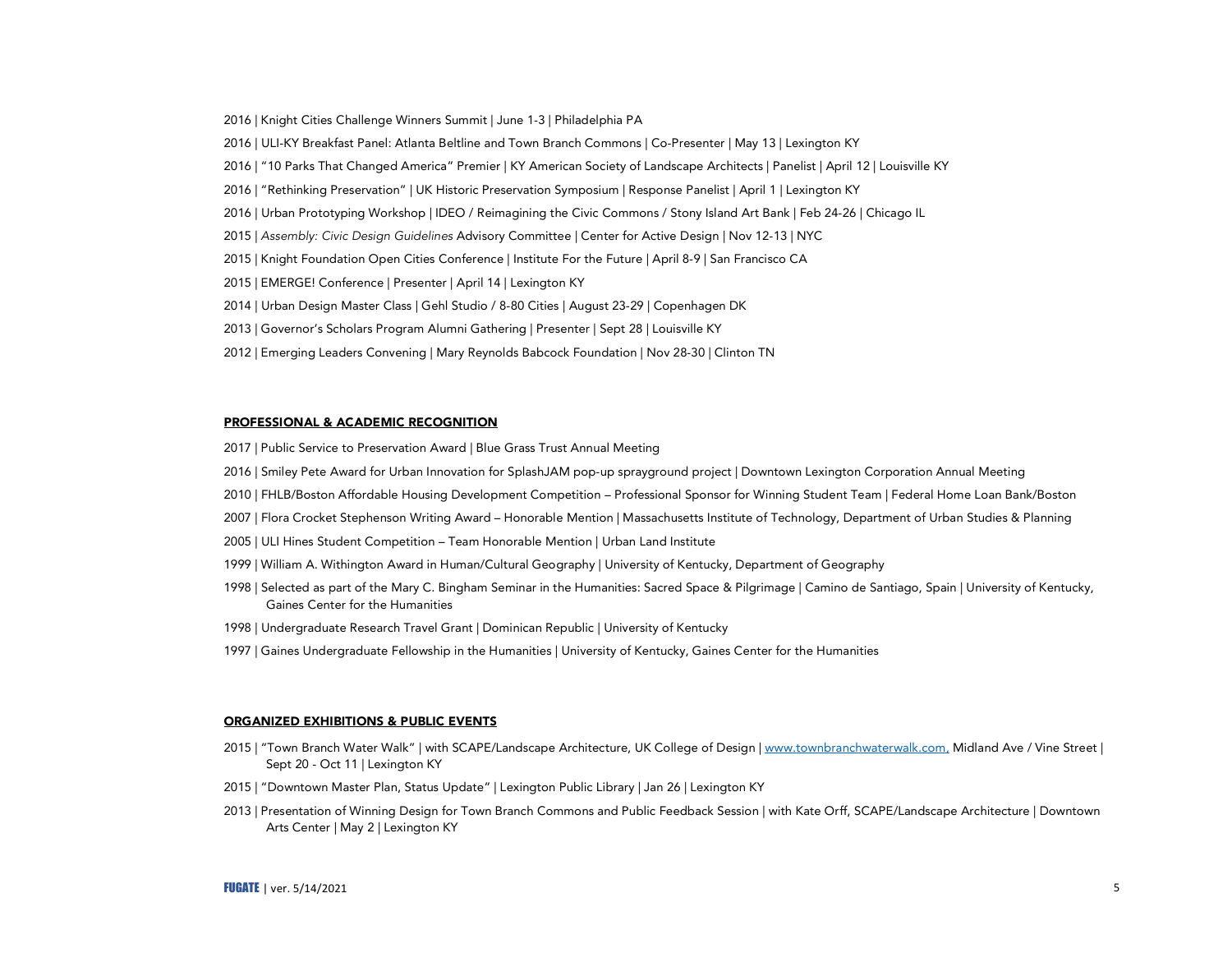- 2013 | "Town Branch Commons Design Competition Exhibit" | Downtown Arts Center | Feb-Mar | Lexington KY
- 2012 | "CentrePointe Design Update Public Unveiling" with Webb Companies and EOP Architects | ArtsPlace | March 1 | Lexington KY

## OFFICIAL PLANS & REPORTS

- *AS AUTHOR: The following are plans or reports I wrote or co-wrote*
- 2019 | *Town Branch Park Inclusion Plan* | Town Branch Fund | Lexington KY
- 2009 | *A Framework for Action: The State Regional Economic Development Strategy* | Executive Office of Housing & Economic Development, Commonwealth of Massachusetts | Boston MA
- 2005 | *Lowell Residential Development Guidelines for Traditional Neighborhoods* | Lowell Division of Planning and Development | Lowell MA
- 2006 | *Building Up on the Bayou: Getting a Building Program Started* | MIT–Special Interest Group in Urban Studies, Oxfam America | Houma LA
- *AS CLIENT: The following are plans or reports I commissioned, providing editorial oversight to the consultants*
- 2017 | *Fayette County Housing Market Demand Study* | with Building Industry Association of Central Kentucky, Fayette Alliance, Fayette County PVA, Lexington-Bluegrass Association of Realtors | Lead Consultant: Urban Partners
- 2017 | *LFUCG City Hall Alternatives Analysis* | with Lexington Fayette Urban County Government | Lead Consultant: CGL Companies
- 2015 | *Downtown Lexington Economic Gap Analysis* | Lead Consultant: HR&A
- 2015 | *Public Life/Public Space Survey* | with Blue Grass Community Foundation | Lead Consultant: GEHL Studio
- 2015 | 1899 Fayette County Courthouse Conditions Assessment & Rehabilitation Plan | with Lexington Fayette Urban County Government | Lead Consultant: EOP Architects & Preservation Design Partnership, LLC
- 2015 | *Town Branch Commons Strategic Master Plan* | Lead Consultant: 21<sup>st</sup> Century Parks Foundation
- 2015 | *Euclid Avenue & South Limestone Street Commercial Corridors Study* | with Lexington Fayette Urban County Government, University of Kentucky Office of Executive Vice President for Finance & Administration | Lead Consultant: MKSK, Development Strategies
- 2014 | *Town Branch Commons Open Space Feasibility Report* | Lead Author: SCAPE/Landscape Architecture

#### EARNED MEDIA FOR PROJECTS

- 2017 | "Designing the Future of Play" | *CityLab* | Sept 20
- 2017 | "Pictures in Sound: Podcasting Offers a New Platform for Telling Landscape Stories" | *Landscape Architecture Magazine* | July
- 2016 | "SCAPE turns Lexington, Kentucky's Long-Buried Water into an Asset" | *The Architects Newspaper* | Oct 18
- 2016 | "101 Small Ways You Can Improve Your City" | *Curbed.com* | Sept 22
- 2016 | "Public Space Redesign Cools Lexington" | *NextCity.com* | Sept 8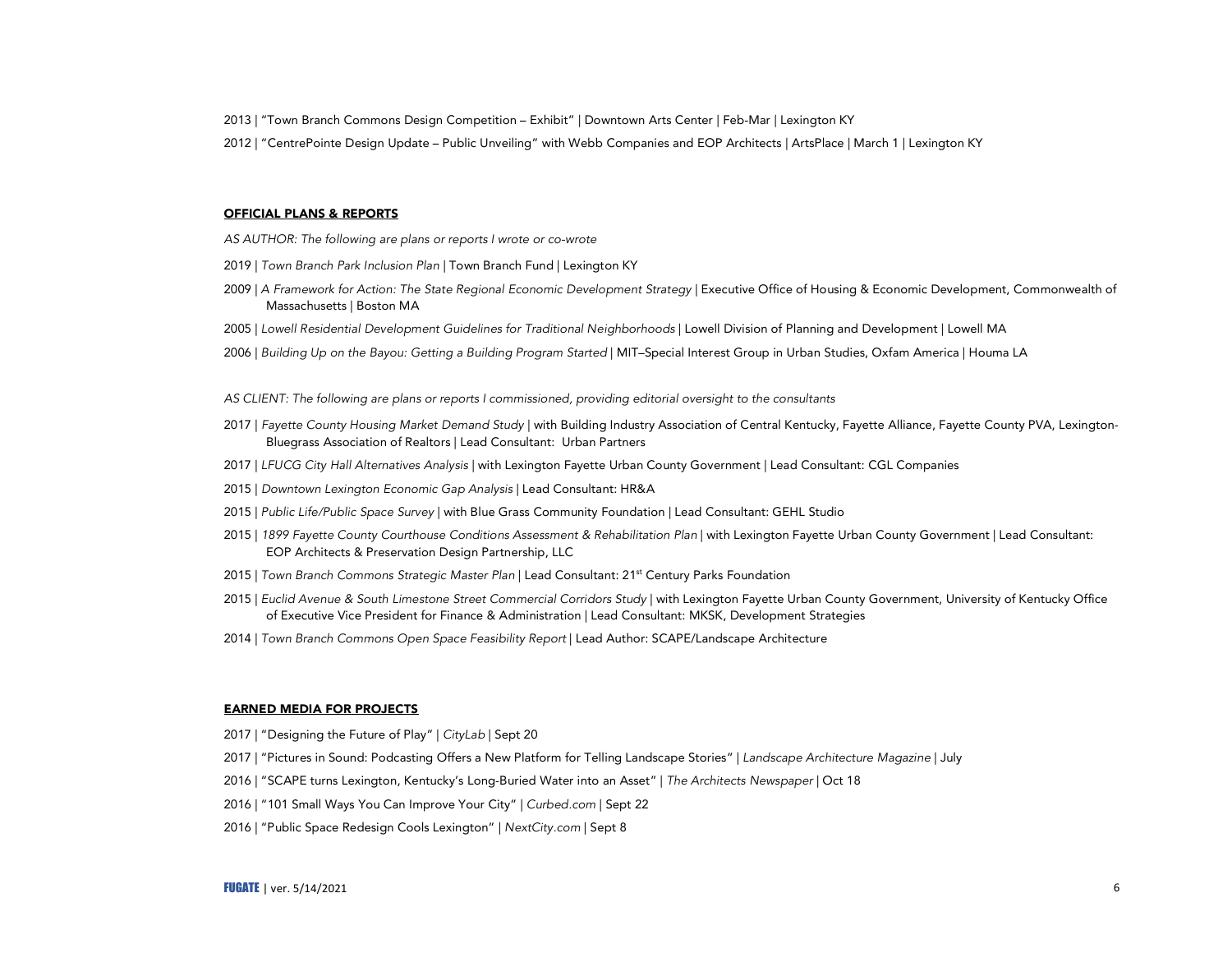2013 | "Aaron Betsy Judges Lexington Town Creek Competition" | *Architect Magazine* | Feb 13

#### COMMUNITY ENGAGEMENT & SERVICE

- 2020-Present | Lexington Reimagining the Civic Commons Team | Multi-city learning network 2018-Present | Fayette County Industrial Board-Coldstream Redevelopment Site | Selection Committee for Site Design, Planning Sub-Committee | Lexington KY 2018-2019 | Mayor Linda Gorton Transition Team | Lexington KY 2018 | UK College of Design Advocacy Board Member | University of Kentucky 2018 | Master of Urban & Environmental Design External Advisory Committee | University of Kentucky 2017-Present | Community & Economic Development Institute of Kentucky (CEDIK) State Partners Advisory Council | University of Kentucky 2017-Present | Lextran Real Properties/Lextran Foundation | Chair | Lexington KY 2016-Present | Affordable Housing Fund Governing Board | Lexington Fayette Urban County Government | Founding Board Member, Chair | Lexington KY 2014-2017 | Lextran (Lexington Transit Authority) Board | Lexington Fayette Urban County Government | Chair | Lexington KY 2014-2017 | Landmark Sign Committee | Lexington Fayette Urban County Government | Lexington KY 2014-2015 | Mayor's Affordable Housing Task Force | Lexington KY 2012-2017 | Infill & Redevelopment Committee | Lexington KY 2012-2015 | Mayor's Downtown Design Guidelines Task Force | Lexington KY 2012-2013 | Mayor's Mobile Vendor Task Force | Lexington KY
- 2001-2003 | DC Habitat for Humanity Board | Washington DC

#### UNIVERSITY / COLLEGE SERVICE

- 2021-Present | Interiors Faculty Search Committee | University of Kentucky, College of Design
- 2019-Present | Associate Dean for Administration Acting | University of Kentucky, College of Design
- 2019-Present | College of Design Building Committee | Chair | University of Kentucky, College of Design
- 2019-Present | University Assessment Committee | University of Kentucky
- 2019-Present | Master of Urban & Environmental Design Admissions Committee | University of Kentucky, College of Design
- 2014 | The Art Museum Director Search Committee | University of Kentucky, College of Fine Arts
- 2006 | Masters of City Planning Admissions Committee | Massachusetts Institute of Technology, Department of Urban Studies & Planning